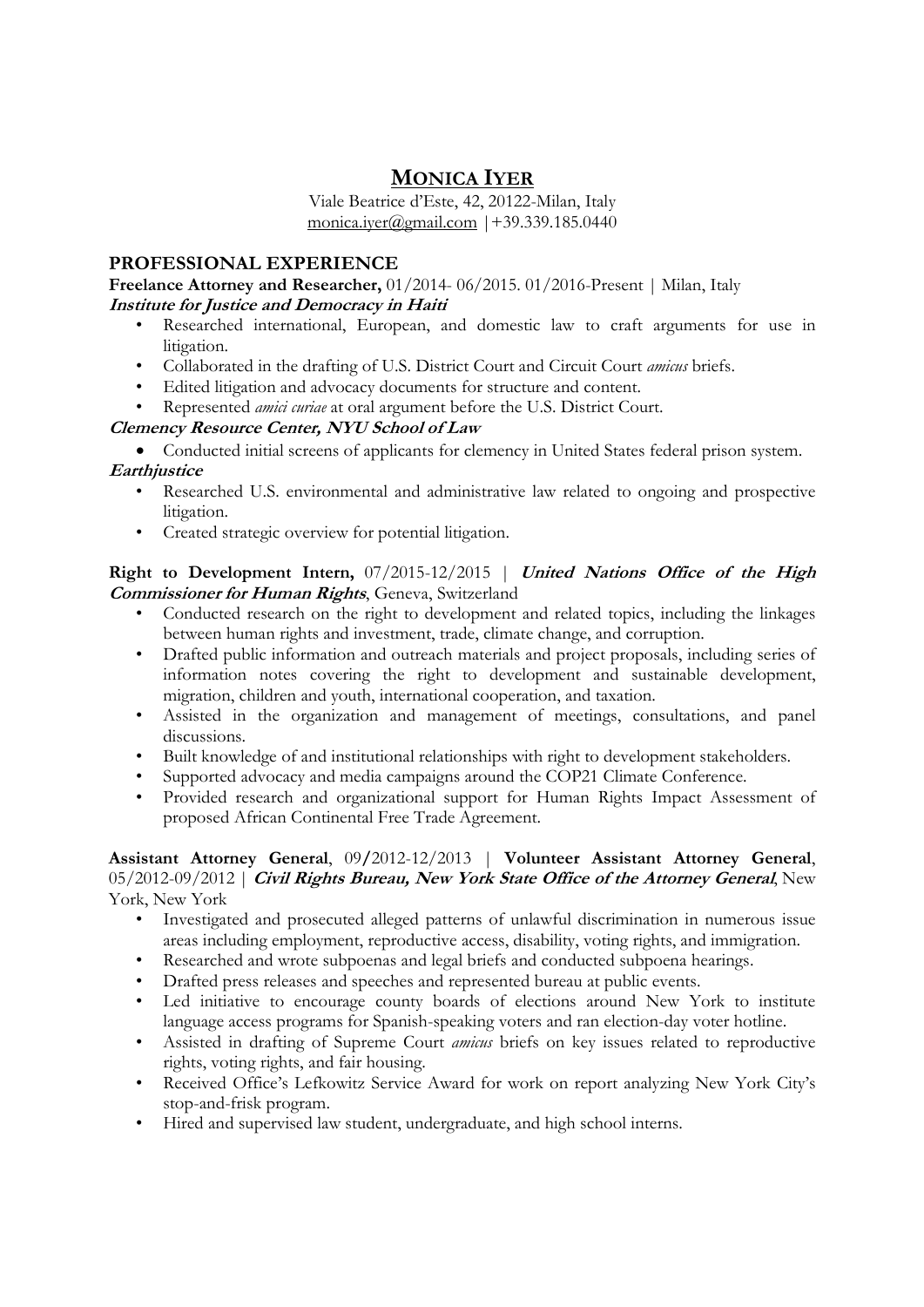Volunteer Housing Attorney, 10/2011-05/2012 | National Economic and Social Rights Initiative, New York, New York

- Drafted advocacy and media documents related to housing rights.
- Researched and documented best practices related to human rights conscious alternative structures of land ownership.
- Analyzed proposed federal legislation for human rights compliance.
- Created and maintained database of potential partner organizations.
- Structured multi-NGO grassroots-led housing rights campaign including social media management.

Volunteer Researcher, 10/2011-04/2012 | Urban Justice Center, Human Rights Project, New York, New York

- Interviewed domestic advocates regarding experiences of engaging in the UN Human Rights Council's Universal Periodic Review process.
- Drafted report collecting results of interviews and detailing advocacy strategies and best practices.

## Judicial Clerk, 09/2010-09/2011 | The Honorable Ronald Ellis, U.S. District Court for the Southern District of New York

- Managed Judge's docket, ensuring that cases progressed smoothly.
- Researched questions of law related to pretrial motions and discovery disputes.
- Drafted orders and reports and recommendations of dispositive motions.
- Supervised the work of law student interns.

## Student Advocate, 08/2009-05/2010 | International Human Rights Clinic, NYU School of Law, New York, New York

- Made recommendations, in the form of written report and direct advocacy, to the Nepalese Constituent Assembly on protecting human rights in the new Nepalese Constitution.
- Collaborated with grassroots and NGO partners in South Asia and Europe.
- Crafted strategies for advocacy and outreach.

#### Summer Associate, 05/2009-07/2009 | NAACP Legal Defense and Educational Fund, New York, New York

- Researched and wrote memoranda and contributed to briefs related to federal trial and appellate litigation in employment discrimination, fair housing, and voting rights cases.
- Contributed to deposition preparation in environmental justice case.
- Collaborated in the writing of a public education booklet on felon disenfranchisement.

Housing and Basic Services Intern, 05/2008-08/2008 | Centre for Applied Legal Studies, Johannesburg, South Africa

- Researched and drafted memoranda in preparation for litigation relating to poor persons' rights to water and electricity.
- Planned and coordinated activism related to economic rights litigation.
- Wrote recommendations to South African Judicial Services Commission about judicial misconduct hearing procedures.

English Teaching Assistant, 09/2006-07/2007 | Public Primary Schools, St. Leu, Reunion Island, France - Prepared and taught English classes for primary school students.